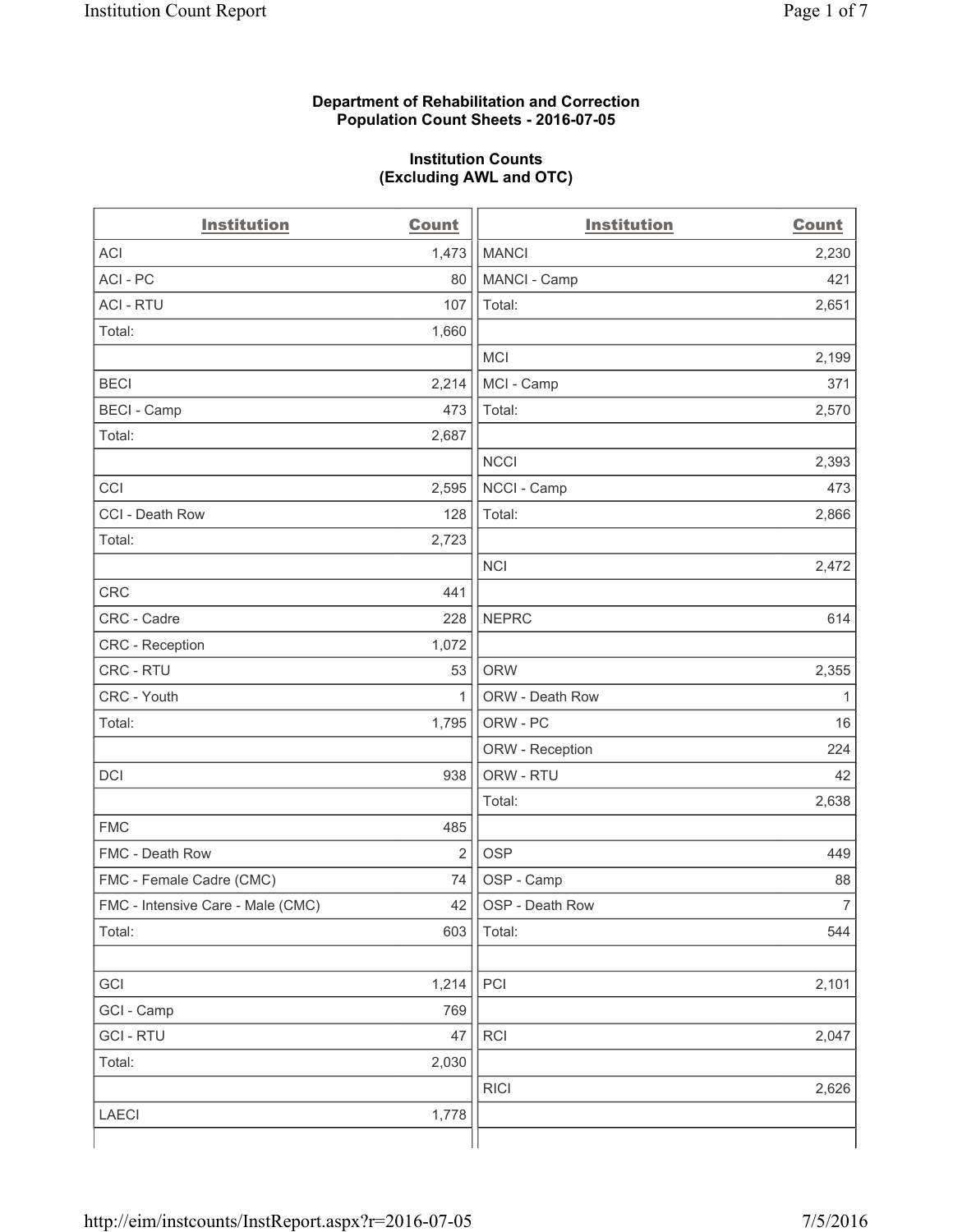|                          |       | SCI            |                          | 2,033  |
|--------------------------|-------|----------------|--------------------------|--------|
| LECI                     | 2,261 |                |                          |        |
| LECI - Camp              | 188   | SOCF           |                          | 1,179  |
| Total:                   | 2,449 | SOCF - RTU     |                          | 59     |
|                          |       | Total:         |                          | 1,238  |
| LOCI                     | 2,303 |                |                          |        |
|                          |       | <b>TCI</b>     |                          | 1,082  |
| LORCI                    | 251   | TCI - Camp     |                          | 415    |
| LORCI - Cadre            | 166   | Total:         |                          | 1,497  |
| <b>LORCI - Reception</b> | 1,254 |                |                          |        |
| Total:                   | 1,671 | <b>TOCI</b>    |                          | 1,089  |
|                          |       | TOCI - PC      |                          | 119    |
| <b>MACI</b>              | 695   | Total:         |                          | 1,208  |
| MACI - Minimum           | 1,266 |                |                          |        |
| Total:                   | 1,961 | <b>WCI</b>     |                          | 1,163  |
|                          |       | <b>WCI-RTU</b> |                          | 91     |
|                          |       | Total:         |                          | 1,254  |
|                          |       |                |                          |        |
|                          |       |                | <b>Total Population:</b> | 50,957 |

\* The Total Population includes 30 Offenders with Reason Codes 30 & 31. \*\* The Total Population includes 34 Offenders with Reason Code 0A.

# **Male Population by Security Level (Include AWL and Exclude OTC)**

| <b>Security Level</b>  |                   | <b>Body</b> | <b>AWL</b> | $(-OTC)$ | <b>Total</b> |
|------------------------|-------------------|-------------|------------|----------|--------------|
| Total Level 5          |                   | 103         | 4          | 4        | 103          |
| Total Level 4          |                   | 1,866       | 21         | 19       | 1,868        |
| Total Level 3          |                   | 12,001      | 162        | 135      | 12,028       |
| Total Level 2          |                   | 16,874      | 219        | 169      | 16,924       |
| Total Level 1          |                   | 15,622      | 156        | 80       | 15,698       |
| <b>Total Death Row</b> |                   | 137         | 0          | 0        | 137          |
|                        | <b>Total Male</b> | 46,603      | 562        | 407      | 46,758       |

# **Female Population by Institution (Include AWL and Exclude OTC)**

| <b>Institution</b>       | <b>Body</b> | <b>AWL</b> | $(-OTC)$ | <b>Total</b> |
|--------------------------|-------------|------------|----------|--------------|
| <b>DCI</b>               | 938         |            | っ        | 939          |
| <b>FMC</b>               | 25          | 5          |          | 28           |
| FMC - Female Cadre (CMC) | 74          |            |          | 74           |
| <b>NEPRC</b>             | 614         | 16         | 10       | 620          |
| <b>ORW</b>               | 2,355       | 41         | 21       | 2,375        |
|                          |             |            |          |              |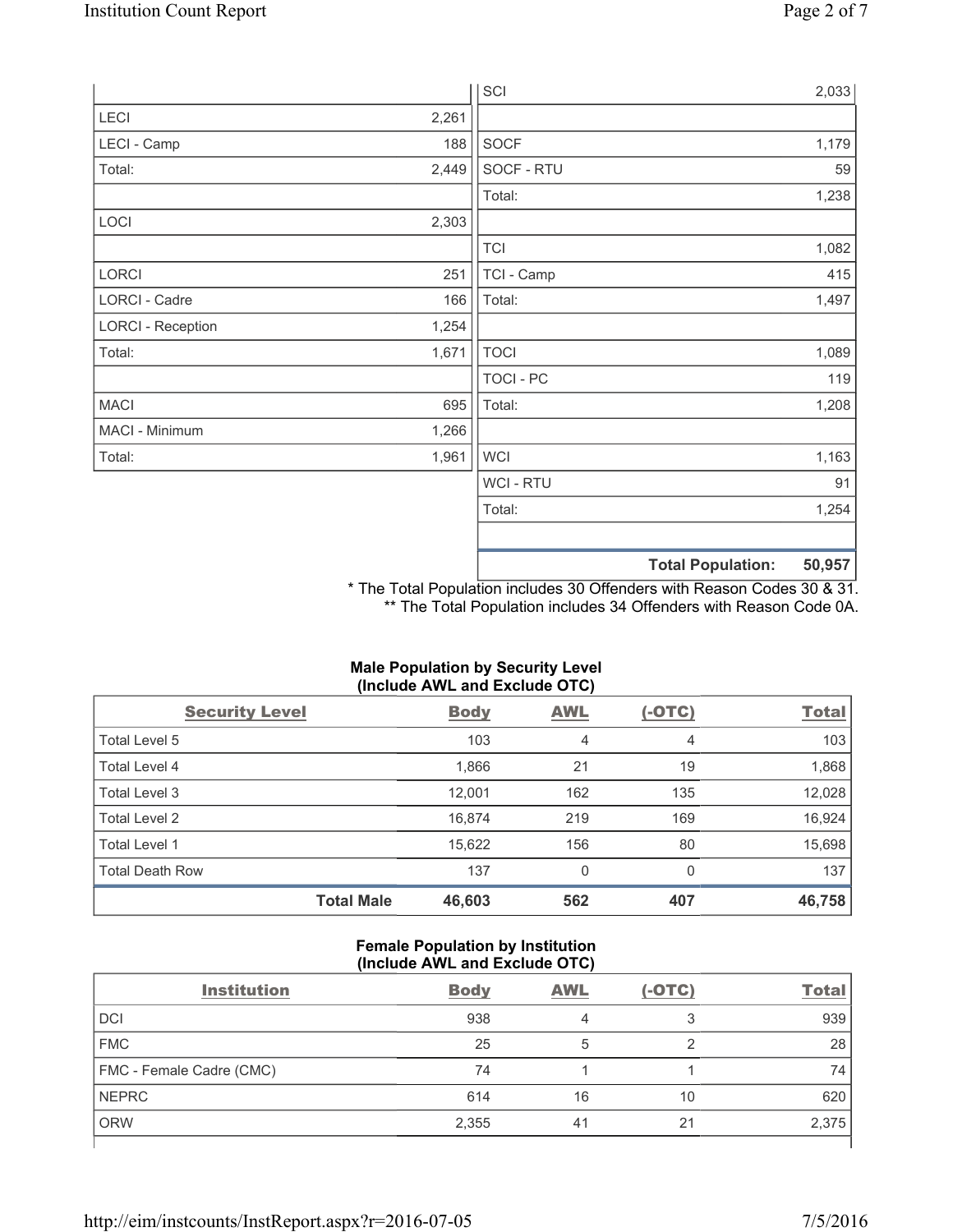| <b>ORW - Death Row</b> |                          |        | 0   |     |        |
|------------------------|--------------------------|--------|-----|-----|--------|
| ORW - PC               |                          | 16     | 0   |     | 16     |
| ORW - Reception        |                          | 224    | 2   |     | 226    |
| ORW - RTU              |                          | 42     |     |     | 42     |
|                        | <b>Total Female</b>      | 4,289  | 69  | 37  | 4,321  |
|                        |                          |        |     |     |        |
|                        | <b>Total Population:</b> | 50,892 | 631 | 444 | 51,079 |

# **Male Population by Institution: Security Level 5 (Include AWL and Exclude OTC)**

|             | <b>Institution</b>   | <b>Body</b> | <b>AWL</b> | $(-OTC)$ | <b>Total</b> |
|-------------|----------------------|-------------|------------|----------|--------------|
| <b>OSP</b>  |                      | 100         |            |          | 100          |
| <b>RICI</b> |                      |             |            |          |              |
| SOCF - RTU  |                      |             |            |          |              |
|             | <b>Total Level 5</b> | 103         |            |          | 103          |

# **Male Population by Institution: Security Level 4 (Include AWL and Exclude OTC)**

| <b>Institution</b>       |                      | <b>Body</b>               | <b>AWL</b>          | $(-OTC)$            | <b>Total</b>              |
|--------------------------|----------------------|---------------------------|---------------------|---------------------|---------------------------|
| CCI                      |                      | $\sqrt{3}$                | $\mathsf{O}\xspace$ | $\mathsf{O}\xspace$ | $\sqrt{3}$                |
| CRC                      |                      | 8                         | $\mathbf{1}$        | 1                   | $\,8\,$                   |
| CRC - Reception          |                      | $\ensuremath{\mathsf{3}}$ | $\mathbf 0$         | 0                   | $\ensuremath{\mathsf{3}}$ |
| <b>FMC</b>               |                      | 1                         | $\mathbf 0$         | $\mathsf 0$         | $\mathbf{1}$              |
| LECI                     |                      | $\overline{2}$            | $\mathsf{O}\xspace$ | $\mathsf{O}\xspace$ | $\sqrt{2}$                |
| LOCI                     |                      | $\overline{2}$            | $\mathsf{O}\xspace$ | 0                   | $\sqrt{2}$                |
| LORCI                    |                      | $\overline{7}$            | $\mathbf{1}$        | $\mathbf{1}$        | $\overline{7}$            |
| <b>LORCI - Reception</b> |                      | $\overline{2}$            | $\mathsf{O}\xspace$ | $\mathsf{O}\xspace$ | $\sqrt{2}$                |
| <b>MANCI</b>             |                      | $\boldsymbol{9}$          | $\mathbf 0$         | 0                   | $\boldsymbol{9}$          |
| <b>NCCI</b>              |                      | 1                         | $\mathbf 0$         | $\mathsf 0$         | $\mathbf{1}$              |
| <b>OSP</b>               |                      | 340                       | $\,$ 5 $\,$         | 5                   | 340                       |
| <b>RCI</b>               |                      | 22                        | $\mathsf{O}\xspace$ | 0                   | 22                        |
| SCI                      |                      | $\mathfrak{S}$            | $\mathbf 0$         | $\mathsf 0$         | 3                         |
| <b>SOCF</b>              |                      | 1,174                     | 12                  | $10$                | 1,176                     |
| SOCF - RTU               |                      | 55                        | $\mathsf{O}\xspace$ | $\mathsf{O}\xspace$ | 55                        |
| <b>TOCI</b>              |                      | 197                       | $\overline{2}$      | $\overline{2}$      | 197                       |
| <b>TOCI - PC</b>         |                      | 20                        | $\mathsf{O}\xspace$ | $\mathsf{O}\xspace$ | 20                        |
| <b>WCI</b>               |                      | 17                        | $\mathbf 0$         | $\mathbf{0}$        | 17                        |
|                          | <b>Total Level 4</b> | 1,866                     | 21                  | 19                  | 1,868                     |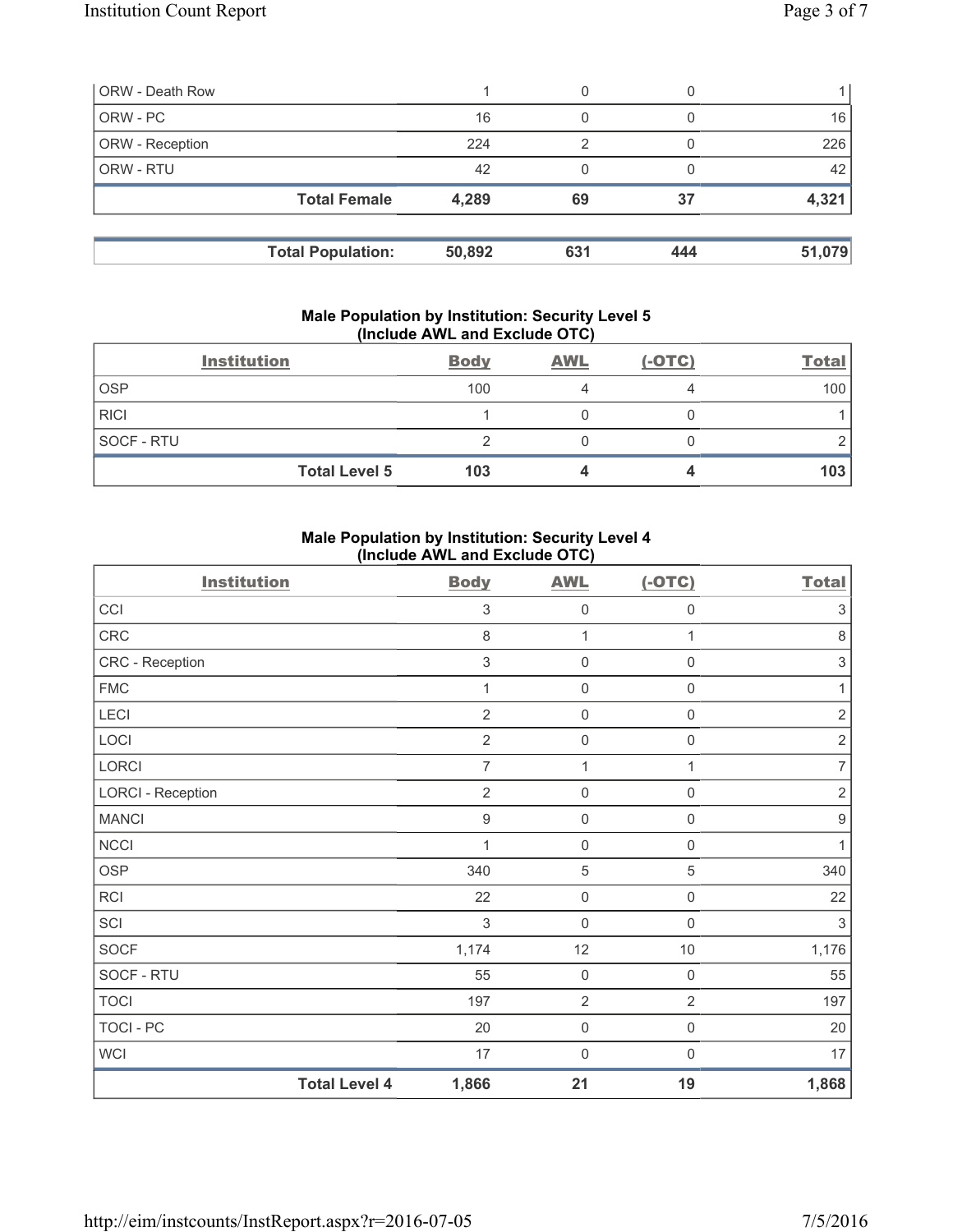| <b>Institution</b>                | $(1101000 \text{ A})$<br><b>Body</b> | <b>AWL</b>          | $(-OTC)$            | <b>Total</b>              |
|-----------------------------------|--------------------------------------|---------------------|---------------------|---------------------------|
| ACI                               | 26                                   | $\mathsf{O}\xspace$ | $\mathsf{O}\xspace$ | 26                        |
| CCI                               | $\overline{4}$                       | $\mathsf{O}\xspace$ | $\mathsf{O}\xspace$ | 4                         |
| CCI - Death Row                   | $\mathbf 1$                          | $\mathsf 0$         | $\mathsf 0$         | $\mathbf{1}$              |
| CRC                               | 106                                  | $\overline{7}$      | $\overline{7}$      | 106                       |
| CRC - Cadre                       | 213                                  | $\mathsf{O}\xspace$ | $\mathsf 0$         | 213                       |
| CRC - Reception                   | 669                                  | 22                  | 18                  | 673                       |
| CRC - RTU                         | 43                                   | $\mathsf{O}\xspace$ | $\mathsf{O}\xspace$ | 43                        |
| <b>FMC</b>                        | $\overline{4}$                       | $\mathsf{O}\xspace$ | $\mathsf 0$         | 4                         |
| FMC - Intensive Care - Male (CMC) | $\sqrt{5}$                           | $\mathsf{O}\xspace$ | $\mathsf{O}\xspace$ | $\,$ 5 $\,$               |
| GCI                               | 6                                    | $\mathsf 0$         | $\mathsf 0$         | $\,6\,$                   |
| <b>LAECI</b>                      | $\,6$                                | $\mathsf{O}\xspace$ | $\mathsf{O}\xspace$ | $\,6\,$                   |
| LECI                              | 2,164                                | 16                  | 15                  | 2,165                     |
| LOCI                              | $\overline{2}$                       | $\mathbf 0$         | $\mathsf{O}\xspace$ | $\overline{2}$            |
| LORCI                             | 84                                   | 33                  | 27                  | 90                        |
| LORCI - Cadre                     | 117                                  | $\mathsf{O}\xspace$ | $\mathbf 0$         | 117                       |
| <b>LORCI - Reception</b>          | 875                                  | $\mathsf{O}\xspace$ | $\mathsf{O}\xspace$ | 875                       |
| <b>MACI</b>                       | 561                                  | 0                   | $\mathsf 0$         | 561                       |
| <b>MANCI</b>                      | 2,170                                | 26                  | 24                  | 2,172                     |
| MCI                               | $\ensuremath{\mathsf{3}}$            | $\mathsf{O}\xspace$ | $\mathsf{O}\xspace$ | $\ensuremath{\mathsf{3}}$ |
| <b>NCCI</b>                       | $\overline{4}$                       | $\mathbf{1}$        | $\mathbf{1}$        | 4                         |
| NCI                               | $\sqrt{5}$                           | $\mathsf{O}\xspace$ | $\mathsf{O}\xspace$ | $\,$ 5 $\,$               |
| PCI                               | 36                                   | $\mathbf 2$         | $\mathsf 0$         | 38                        |
| RCI                               | 1,864                                | 28                  | 20                  | 1,872                     |
| SCI                               | $\sqrt{5}$                           | $\mathsf{O}\xspace$ | $\mathsf 0$         | $\,$ 5 $\,$               |
| <b>SOCF</b>                       | $\overline{4}$                       | $\mathbf{1}$        | $\mathbf{1}$        | 4                         |
| SOCF - RTU                        | $\overline{2}$                       | $\mathsf{O}\xspace$ | $\mathsf 0$         | $\overline{2}$            |
| <b>TCI</b>                        | 1,007                                | 8                   | $\overline{7}$      | 1,008                     |
| TCI - Camp                        | $\mathbf{1}$                         | $\mathsf{O}\xspace$ | $\mathsf{O}\xspace$ | $\mathbf{1}$              |
| <b>TOCI</b>                       | 752                                  | $\,$ 5 $\,$         | $\overline{4}$      | 753                       |
| <b>TOCI - PC</b>                  | 99                                   | $\mathsf 0$         | $\mathsf 0$         | 99                        |
| WCI                               | 1,078                                | 13                  | 11                  | 1,080                     |
| <b>WCI - RTU</b>                  | 85                                   | $\mathsf{O}\xspace$ | $\mathsf 0$         | 85                        |
| <b>Total Level 3</b>              | 12,001                               | 162                 | 135                 | 12,028                    |

# **Male Population by Institution: Security Level 3 (Include AWL and Exclude OTC)**

#### **Male Population by Institution: Security Level 2 (Include AWL and Exclude OTC)**

| <b>Institution</b> | <b>AWL</b> |  |
|--------------------|------------|--|
|                    |            |  |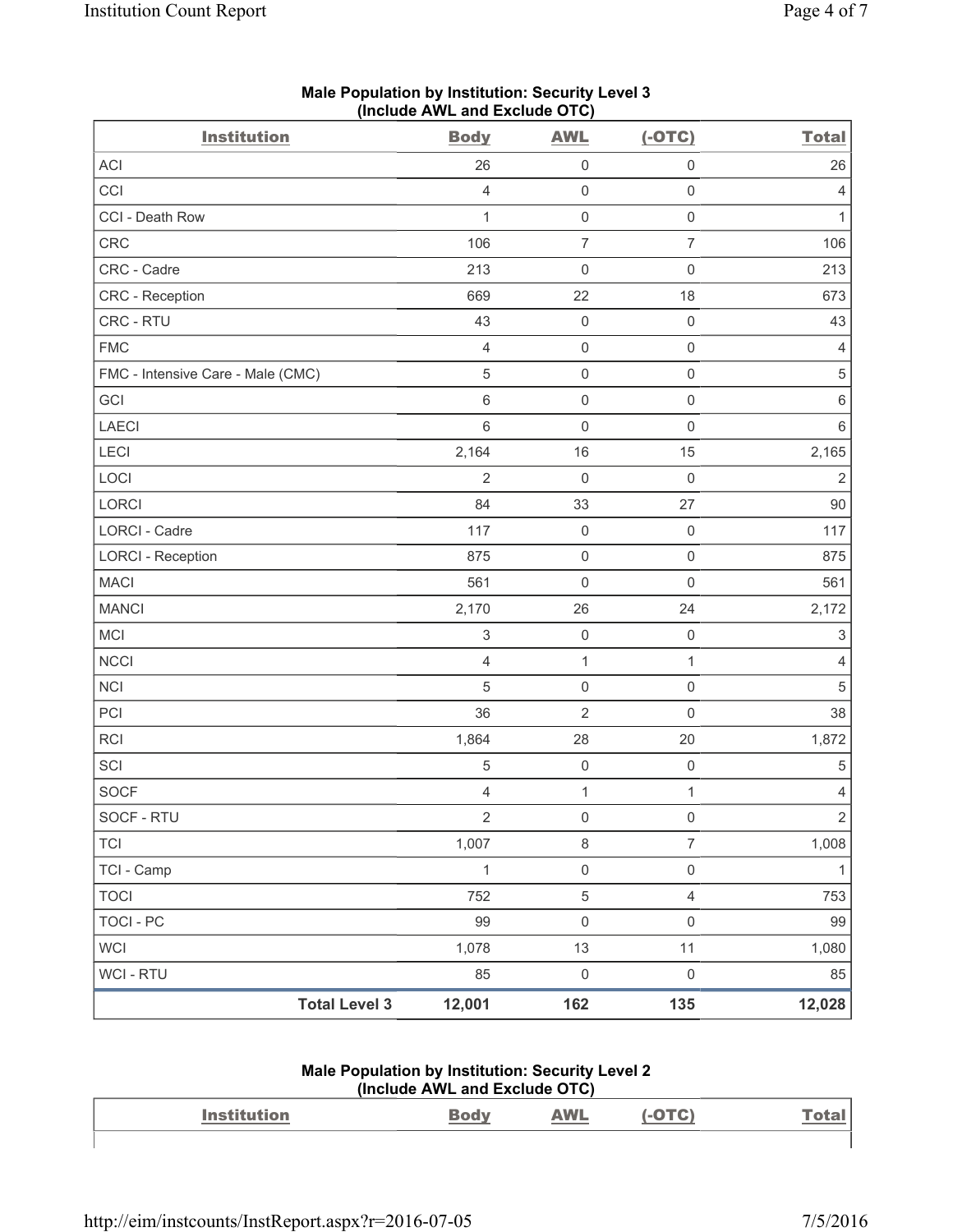| ACI                               | 750          | $\sqrt{2}$          | $\sqrt{2}$          | 750          |
|-----------------------------------|--------------|---------------------|---------------------|--------------|
| ACI-PC                            | 79           | $\mathsf{O}\xspace$ | $\mathsf 0$         | 79           |
| <b>ACI - RTU</b>                  | 74           | $\mathbf 0$         | $\mathsf 0$         | 74           |
| <b>BECI</b>                       | 1,435        | 24                  | 21                  | 1,438        |
| CCI                               | 1,818        | 20                  | $\boldsymbol{9}$    | 1,829        |
| CRC                               | 197          | $\sqrt{5}$          | $\overline{4}$      | 198          |
| CRC - Cadre                       | 15           | $\mathsf{O}\xspace$ | $\mathsf{O}\xspace$ | 15           |
| CRC - Reception                   | 294          | $\overline{7}$      | $\overline{7}$      | 294          |
| CRC - RTU                         | $\,6\,$      | $\mathsf{O}\xspace$ | $\mathsf{O}\xspace$ | $\,6\,$      |
| CRC - Youth                       | $\mathbf{1}$ | $\mathsf{O}\xspace$ | $\mathsf{O}\xspace$ | 1            |
| <b>FMC</b>                        | $\,6$        | $\mathsf{O}\xspace$ | $\mathsf{O}\xspace$ | $\,6\,$      |
| FMC - Intensive Care - Male (CMC) | 15           | $\mathsf{O}\xspace$ | $\mathsf{O}\xspace$ | 15           |
| GCI                               | 727          | $\sqrt{5}$          | $\overline{4}$      | 728          |
| <b>GCI-RTU</b>                    | 35           | $\mathbf 0$         | $\mathsf 0$         | 35           |
| <b>LAECI</b>                      | 1,084        | 13                  | 13                  | 1,084        |
| LECI                              | 84           | $\mathsf{O}\xspace$ | $\mathsf 0$         | 84           |
| LOCI                              | 1,316        | $\hbox{9}$          | $\,8\,$             | 1,317        |
| LORCI                             | 124          | 24                  | 22                  | 126          |
| LORCI - Cadre                     | 47           | $\mathsf{O}\xspace$ | $\mathsf{O}\xspace$ | 47           |
| <b>LORCI - Reception</b>          | 272          | $\sqrt{2}$          | $\mathbf 2$         | 272          |
| <b>MACI</b>                       | 134          | $\,$ 5 $\,$         | $\overline{4}$      | 135          |
| <b>MANCI</b>                      | 28           | $\mathbf 1$         | $\mathbf{1}$        | 28           |
| <b>MCI</b>                        | 1,640        | 19                  | 12                  | 1,647        |
| MCI - Camp                        | 1            | $\mathsf{O}\xspace$ | $\mathsf{O}\xspace$ | $\mathbf{1}$ |
| <b>NCCI</b>                       | 1,551        | 8                   | $\,8\,$             | 1,551        |
| NCCI - Camp                       | 24           | $\mathsf{O}\xspace$ | $\mathsf 0$         | 24           |
| $\sf NCI$                         | 1,643        | 23                  | 21                  | 1,645        |
| PCI                               | 724          | 15                  | $\,6\,$             | 733          |
| RCI                               | 161          | $\mathbf{1}$        | $\mathsf{O}\xspace$ | 162          |
| <b>RICI</b>                       | 1,577        | 26                  | 18                  | 1,585        |
| SCI                               | 886          | $\boldsymbol{9}$    | $\,6\,$             | 889          |
| <b>TCI</b>                        | 35           | $\mathbf{1}$        | $\mathbf{1}$        | 35           |
| <b>TOCI</b>                       | 19           | $\mathsf{O}\xspace$ | $\mathsf{O}\xspace$ | 19           |
| <b>WCI</b>                        | 67           | $\mathsf 0$         | $\mathsf{O}\xspace$ | 67           |
| WCI - RTU                         | $\sqrt{5}$   | $\mathsf 0$         | $\mathsf{O}\xspace$ | $\,$ 5 $\,$  |
| <b>Total Level 2</b>              | 16,874       | 219                 | 169                 | 16,924       |

#### **Male Population by Institution: Security Level 1 (Include AWL and Exclude OTC)**

| . . |  | $- - -$<br>______ |  |
|-----|--|-------------------|--|
|     |  |                   |  |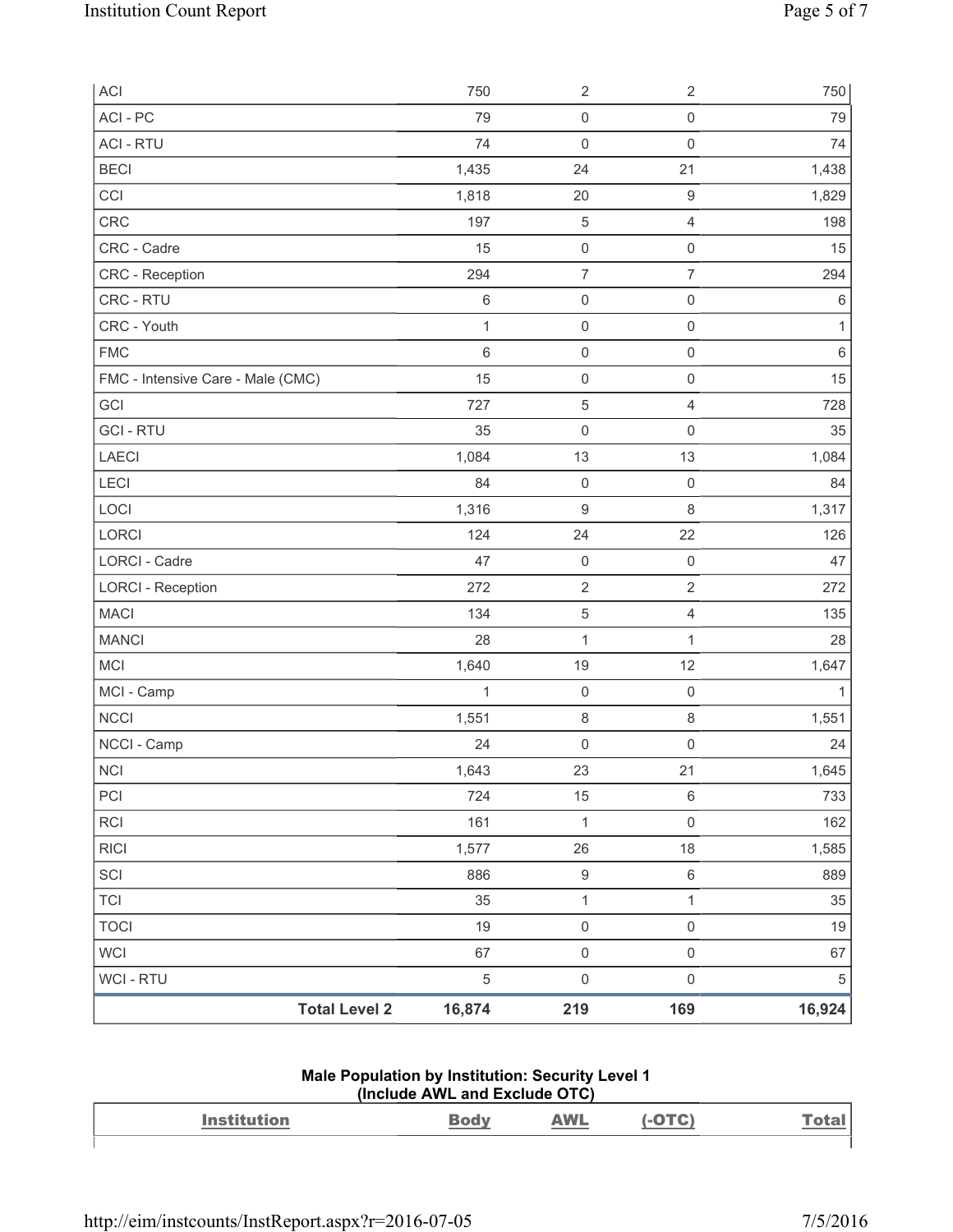| <b>Total Level 1</b>              | 15,622           | 156                       | 80                        | 15,698         |
|-----------------------------------|------------------|---------------------------|---------------------------|----------------|
| WCI - RTU                         | $\mathbf{1}$     | $\mathsf{O}\xspace$       | $\mathsf{O}\xspace$       | $\mathbf{1}$   |
| <b>TOCI</b>                       | 121              | $\mathsf{O}\xspace$       | $\mathsf{O}\xspace$       | 121            |
| TCI - Camp                        | 414              | $\mathsf{O}\xspace$       | $\mathsf 0$               | 414            |
| <b>TCI</b>                        | 40               | $\boldsymbol{7}$          | $\overline{7}$            | 40             |
| SCI                               | 1,139            | 12                        | $\overline{2}$            | 1,149          |
| <b>RICI</b>                       | 1,048            | 12                        | $\,6\,$                   | 1,054          |
| PCI                               | 1,341            | 21                        | $\overline{7}$            | 1,355          |
| OSP - Camp                        | 88               | $\mathsf 0$               | $\mathsf{O}\xspace$       | 88             |
| <b>OSP</b>                        | $\boldsymbol{9}$ | $\overline{4}$            | $\mathsf 3$               | $10$           |
| <b>NCI</b>                        | 824              | 15                        | $\mathsf g$               | 830            |
| NCCI - Camp                       | 449              | $\mathsf{O}\xspace$       | $\mathsf 0$               | 449            |
| <b>NCCI</b>                       | 837              | 12                        | $\,8\,$                   | 841            |
| MCI - Camp                        | 370              | $\mathbf 0$               | $\mathbf 0$               | 370            |
| <b>MCI</b>                        | 556              | 8                         | $\overline{4}$            | 560            |
| MANCI - Camp                      | 421              | $\mathbf{1}$              | $\mathbf{1}$              | 421            |
| <b>MANCI</b>                      | 23               | 6                         | 5                         | 24             |
| MACI - Minimum                    | 1,266            | 6                         | $\ensuremath{\mathsf{3}}$ | 1,269          |
| <b>LORCI - Reception</b>          | 105              | $\mathsf{O}\xspace$       | $\mathsf{O}\xspace$       | 105            |
| <b>LORCI - Cadre</b>              | $\overline{2}$   | $\mathsf{O}\xspace$       | $\mathsf 0$               | $\overline{2}$ |
| LORCI                             | 36               | $\ensuremath{\mathsf{3}}$ | 3                         | 36             |
| LOCI                              | 983              | 8                         | $\overline{4}$            | 987            |
| LECI - Camp                       | 188              | $\mathsf{O}\xspace$       | $\mathbf 0$               | 188            |
| LECI                              | 11               | $\mathbf 1$               | $\mathbf{1}$              | 11             |
| <b>LAECI</b>                      | 688              | 3                         | $\overline{2}$            | 689            |
| <b>GCI-RTU</b>                    | 12               | $\mathsf{O}\xspace$       | $\mathsf 0$               | 12             |
| GCI - Camp                        | 769              | $\mathsf{O}\xspace$       | $\mathsf{O}\xspace$       | 769            |
| GCI                               | 481              | 11                        | $\overline{7}$            | 485            |
| FMC - Intensive Care - Male (CMC) | 22               | $\mathsf{O}\xspace$       | $\mathsf 0$               | 22             |
| <b>FMC</b>                        | 448              | 4                         | $\sqrt{2}$                | 450            |
| CRC - RTU                         | $\overline{4}$   | 0                         | $\mathsf 0$               | $\overline{4}$ |
| CRC - Reception                   | 102              | $\mathsf 0$               | $\mathsf 0$               | 102            |
| CRC                               | 71               | $\overline{2}$            | $\mathbf{1}$              | 72             |
| CCI                               | 770              | $\mathbf 5$               | $\overline{2}$            | 773            |
| <b>BECI - Camp</b>                | 473              | $\mathsf{O}\xspace$       | $\mathsf{O}\xspace$       | 473            |
| <b>BECI</b>                       | 779              | 14                        | $\,$ 3 $\,$               | 790            |
| <b>ACI - RTU</b>                  | 33               | 0                         | $\mathsf 0$               | 33             |
| ACI-PC                            | 1                | $\mathsf{O}\xspace$       | $\mathsf 0$               | 1              |
| ACI                               | 697              | 1                         | $\mathsf 0$               | 698            |